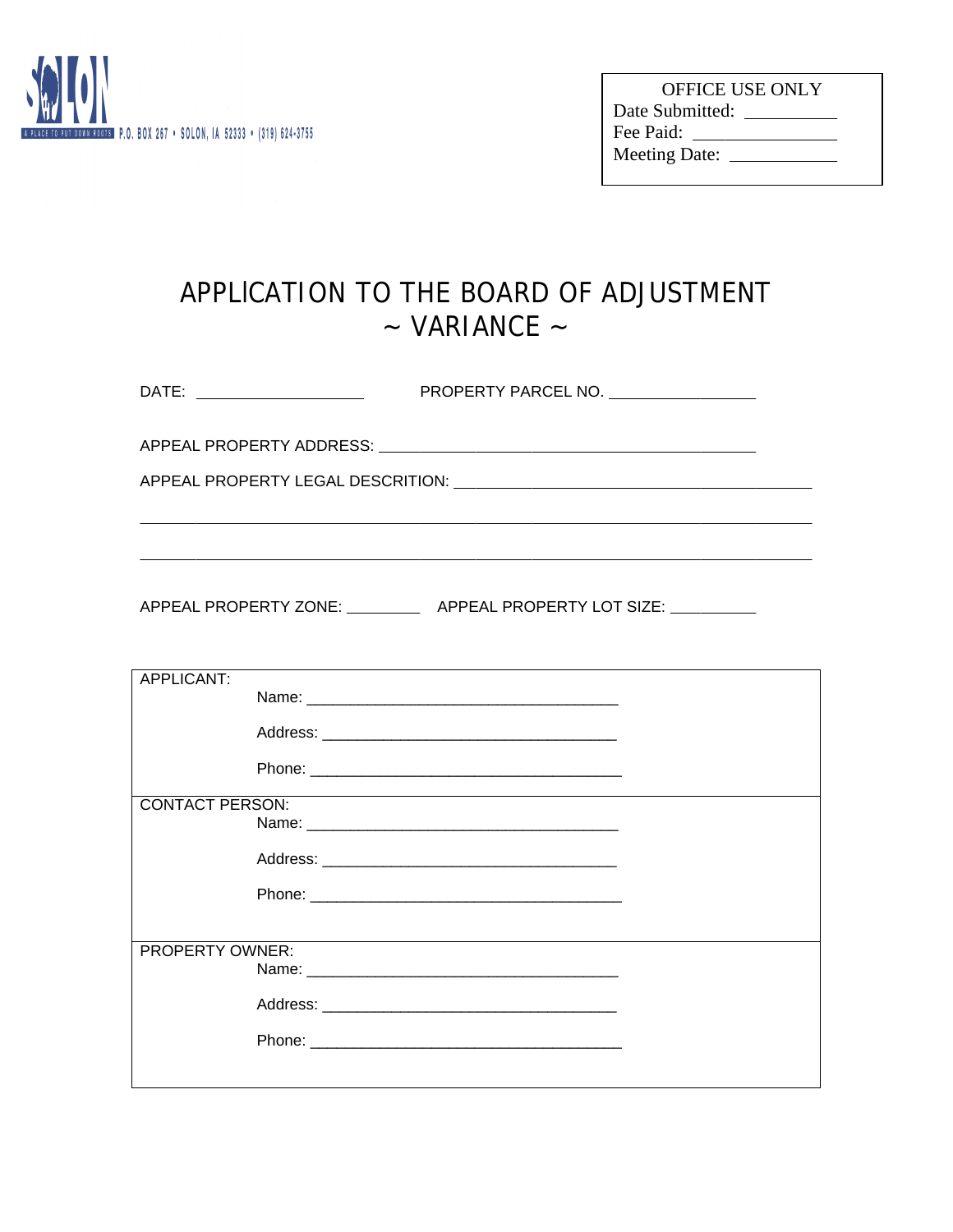Specific requested variance; applicable section(s) of the Zoning Chapter:

Reason for variance request:

 $\overline{a}$ 

 $\overline{a}$ 

Date of previous application or appeal filed, if any: \_\_\_\_\_\_\_\_\_\_\_\_\_\_\_\_\_\_\_\_\_\_\_\_\_\_

## **APPLICANT'S JUSTIFICATION:**

Chapter 166.03.4(C) of the Solon Zoning Code gives the Board of Adjustment power to authorize upon appeal in specific cases such variances from the terms of the Zoning Code as will not be contrary to the public interest, where owing to special conditions a literal enforcement of the provisions of the Zoning Code would result in unnecessary hardship. **No variance to the strict application of any provision of the Zoning Chapter shall be granted by the Board unless the applicant demonstrates that all of the following elements are present:** 

*(Please respond specifically to each of the following, explaining your answers. Attach additional sheet if needed.)*

Special Conditions and Circumstances.

 $\overline{a}$  $\overline{a}$  $\overline{a}$  $\overline{a}$ 

 $\overline{a}$  $\overline{a}$  $\overline{a}$  $\overline{a}$ 

- a. Explain the special conditions and circumstances that exist which are peculiar to the land, structure or building involved and which are not applicable to other lands, structures or buildings in the same district. *(What is different about your property from others in the same area that makes your project special?)*
- b. Explain how the special conditions and circumstances that exist are not of the landowner's or applicant's own making or that of a predecessor in title. *(Did you or a previous land owner create the difference noted in the above question?)*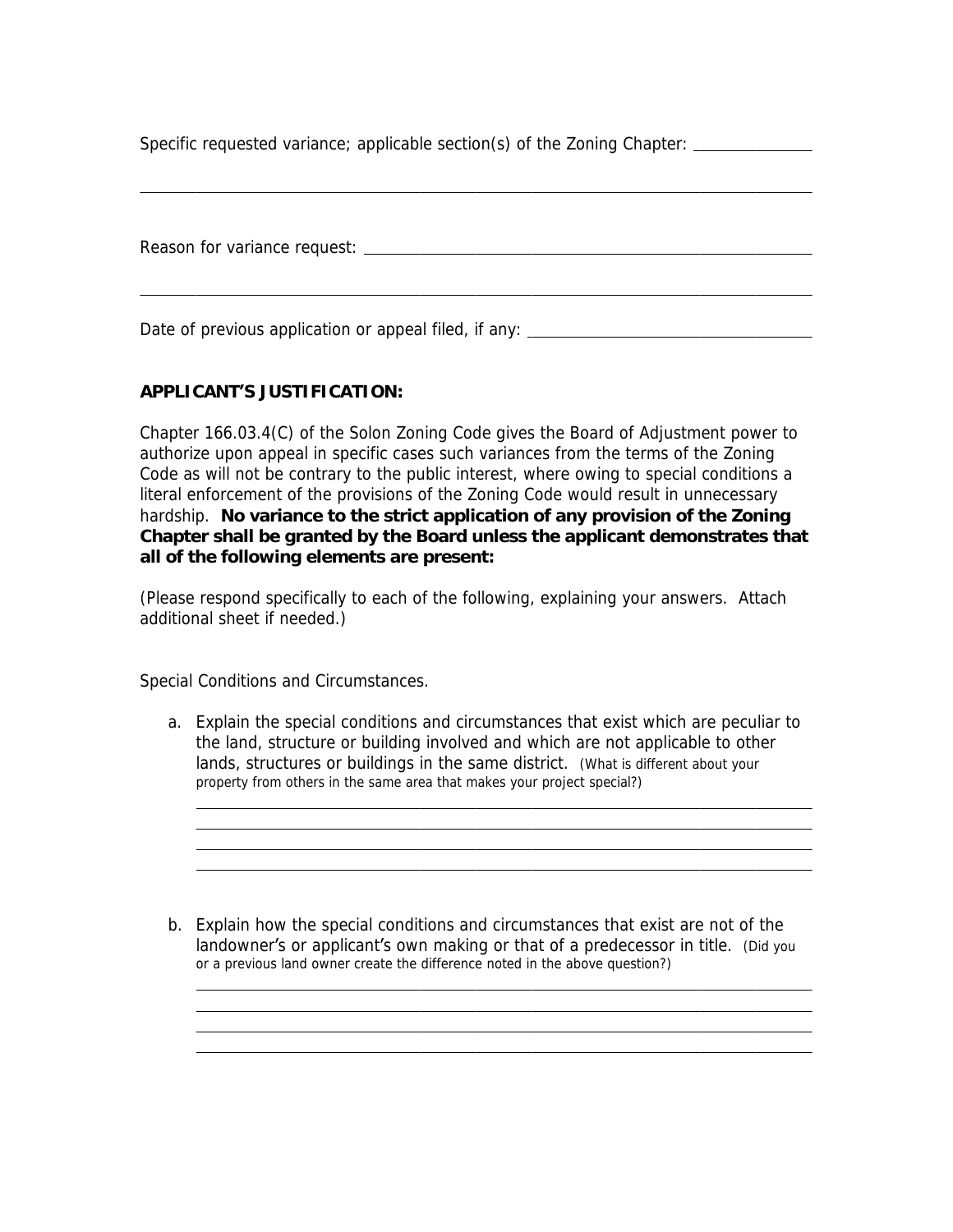Literal Interpretation.

Explain how the literal interpretation of the provisions of the Zoning Code would deprive the applicant of rights commonly enjoyed by other properties in the same district under the terms of the Zoning Code. *(How do other properties in your area have access to the same amenities you are seeking?)*

Special Privileges.

 $\overline{a}$  $\overline{a}$  $\overline{a}$  $\overline{a}$ 

 $\overline{a}$  $\overline{a}$  $\overline{a}$  $\overline{a}$ 

Explain how, if granted, this variance will not confer any special privilege that is denied by the Zoning Code to other lands, structures or buildings in the same district. (*No nonconforming use of neighboring lands, structures or buildings in the same district, and no permitted use of lands, structures or buildings in other districts shall be considered grounds for the issuance of a variance.)*

Not contrary to the public interest.

 $\overline{a}$  $\overline{a}$  $\overline{a}$  $\overline{a}$ 

 $\overline{a}$  $\overline{a}$  $\overline{a}$  $\overline{a}$ 

a. Explain why the proposed variance will not threaten neighborhood integrity, or have a substantially adverse effect on the use or value of other properties in the area adjacent to the property included in the variance.

b. Explain why the proposed variance will be in harmony with the general purpose and intent of the Zoning Code. *(How will this project not impact the area in a negative way, which the Zoning Code was designed to protect against?)*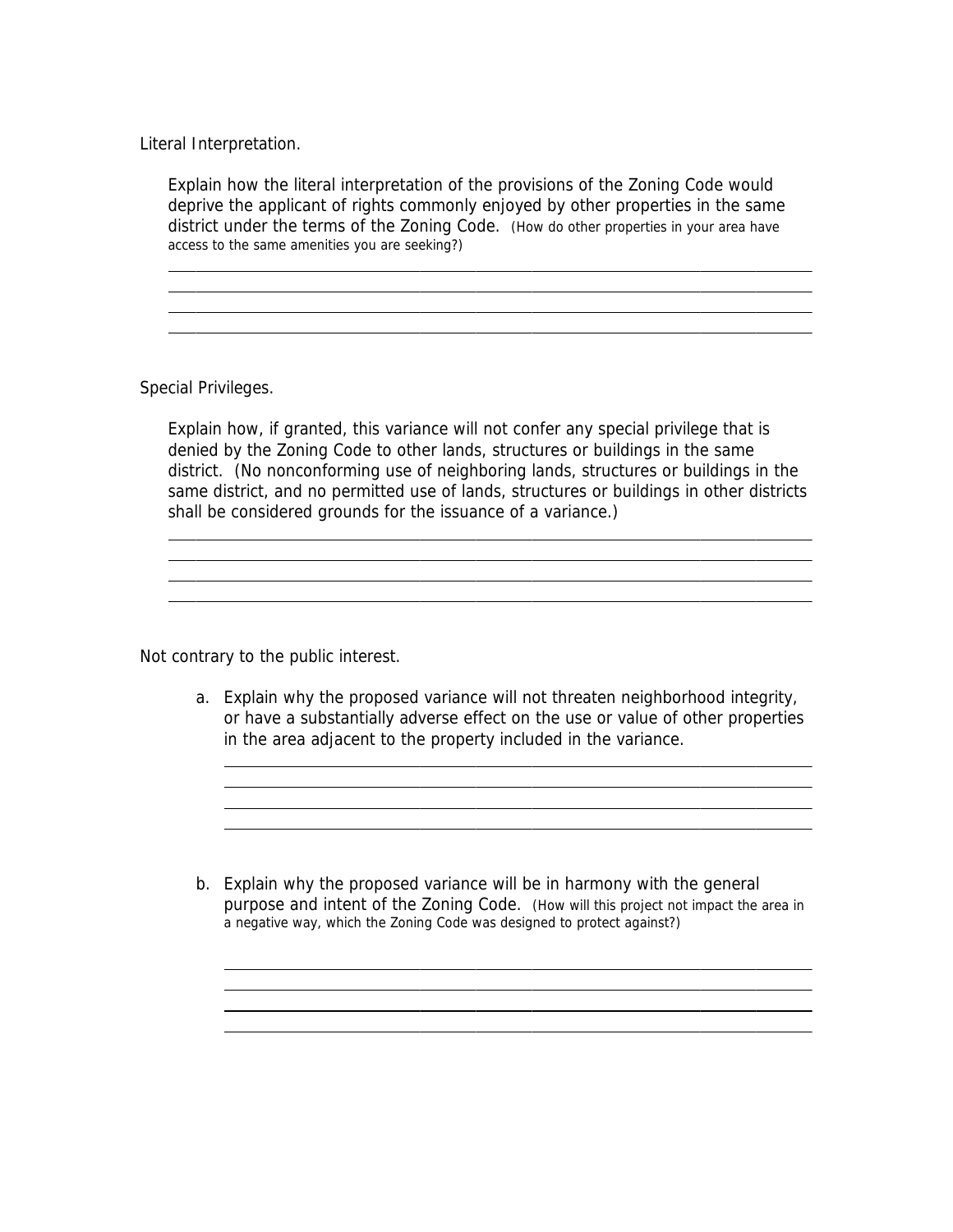NOTE: Conditions. In permitting a variance, the Board may impose appropriate conditions and safeguards, including but not limited to planting screens, fencing, construction commencement and completion deadlines, lighting, operational controls, improved traffic circulation requirements, highway access restrictions, increased minimum yard requirements, parking requirements, limitations on the duration of a use or ownership or any other requirement which the Board deems appropriate under the circumstances, upon a finding that the conditions are necessary to fulfill the purpose and intent of the Zoning Chapter. Under no circumstances shall the Board of Adjustment grant a variance to allow a use not permissible under the terms of the Zoning Code in the district involved, or any use expressly or by implication progibited by the terms of the Zoning Code in such district. (Chapter 166.03.4(C)7, City Code).

 $\overline{a}$ 

Date: \_\_\_\_\_\_\_\_\_\_\_\_\_\_, 20\_\_\_\_\_

 $\overline{a}$ Signature(s) of Applicant(s)

Date: \_\_\_\_\_\_\_\_\_\_\_\_\_, 20\_\_\_\_\_

Signature(s) of Property Owner(s) if Different than Applicant(s)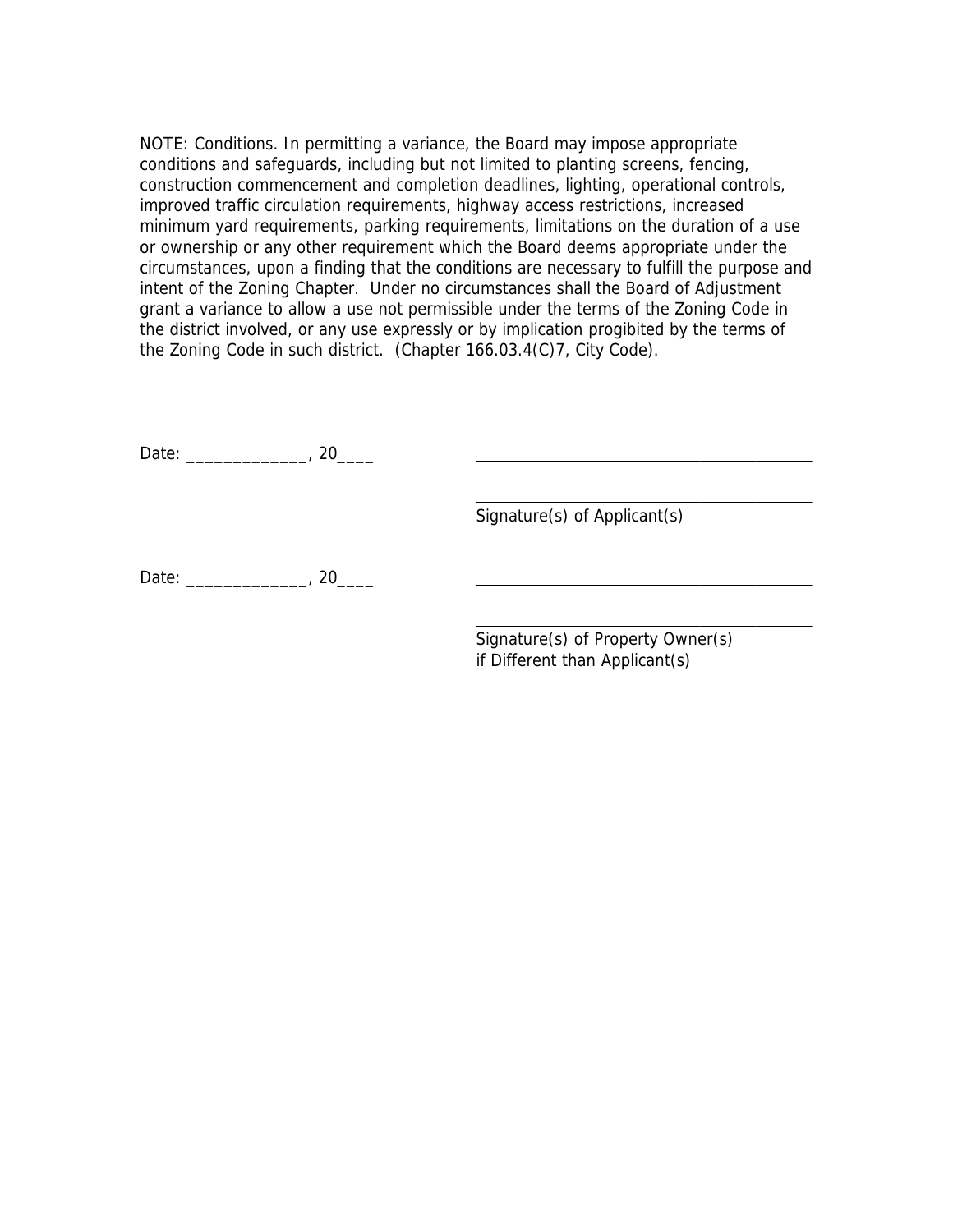$\overline{a}$ 

The Board of Adjustment shall permit variances to the District regulations set forth in the Zoning Code; consider safeguards and conditions as are appropriate under this Zoning Code; or deny variance requests when not in harmony with the purpose and intent of the Zoning Code. A variance may not be granted unless and until:

1. A written application for variance is submitted indicating the section of this Zoning Code, which the variance is sought, and demonstrating the following:

a. Special conditions and circumstances exist which are peculiar to the land, structure or building involved and which are not applicable to other lands, structures or buildings in the same district.

b. Literal interpretation of the provisions of the Zoning Code would deprive the applicant of rights commonly enjoyed by other properties in the same district under the terms of the Zoning Code.

c. The special conditions and circumstances do not result from the actions of the applicant.

d. Granting the variance requested will not confer on the applicant any special privilege that is denied by the Zoning Code to other lands, structures or buildings in the same district. No nonconforming use of neighboring lands, structures or buildings in the same district, and no permitted use of lands, structures or buildings in other districts shall be considered grounds for the issuance of a variance.

2. Notice of public hearing shall be given at least seven (7) days in advance of public hearing. The owner of the property for which variance is sought or any agent of said owner and any other affected property owners shall be notified by mail.

3. The public hearing shall be held. Any party may appear in person or by agent or attorney.

4. The Board shall make findings that the requirements of subparagraph (1) above have been met by the applicant for a variance.

5. The Board of Adjustment shall further make a finding that the reasons set forth in the application justify the granting of the variance, and that the variance is the minimum variance that will make possible the reasonable use of the land, building or structures.

6. The Board of Adjustment shall further make a finding that the granting of the variance will be in harmony with the general purpose and intent of the Zoning Code, and will not be injurious to the neighborhood, or otherwise detrimental to the public welfare.